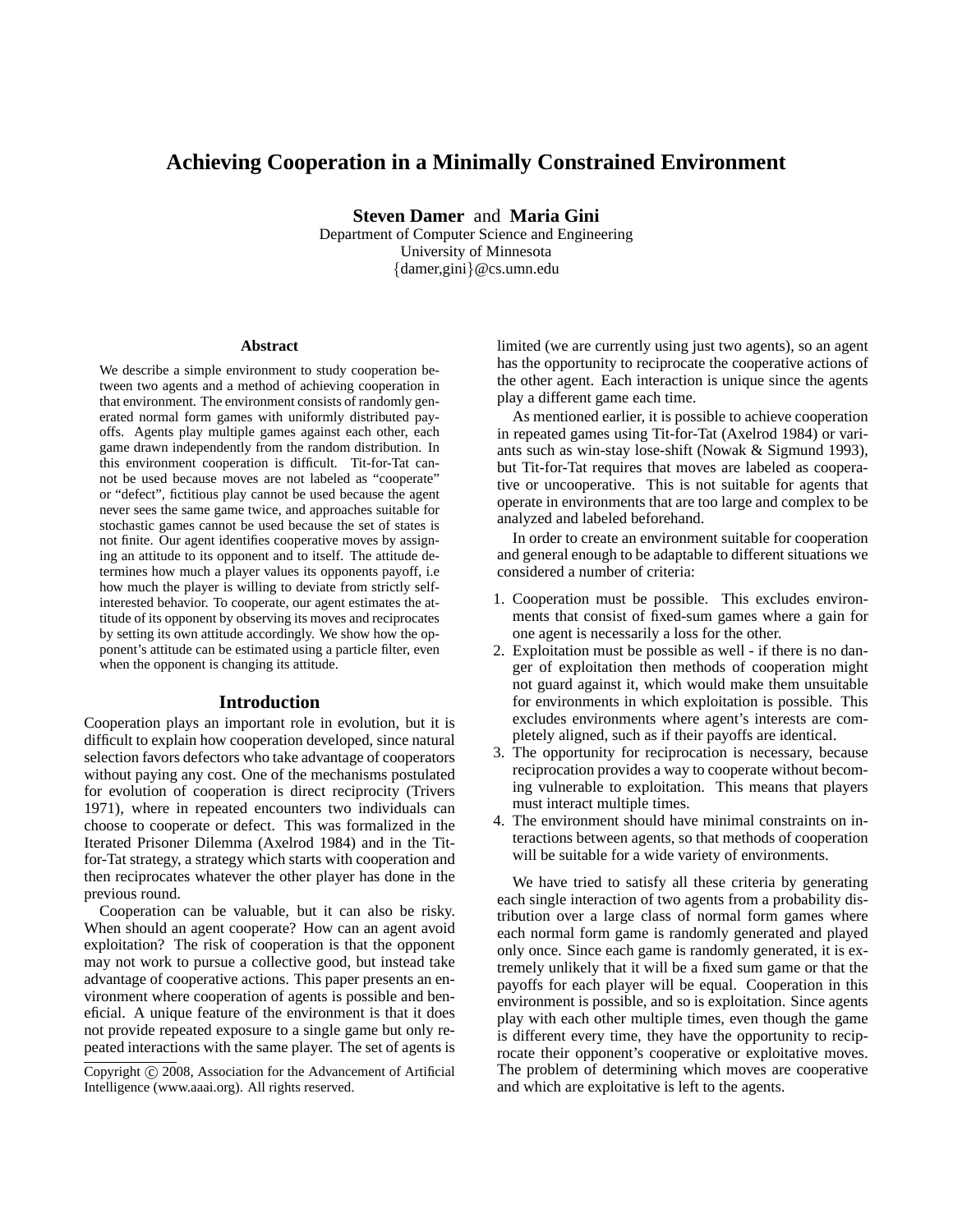There are several desirable properties for agents in this environment:

- 1. They should not be vulnerable to a hostile opponent. Their payoff should not drop below the best payoff they could achieve if their opponent had the sole goal of reducing their payoff.
- 2. They should be able to achieve cooperation. When playing against another agent which is willing to cooperate they should be able to jointly increase their payoffs.
- 3. They should not be vulnerable to exploitation. They should only cooperate if their opponent is cooperating as well. Unreciprocated cooperation over the short term is reasonable (such as on the first move in Tit-for-Tat), but if the opponent has a history of not cooperating an agent should not continue to cooperate.

Our method of achieving cooperation is based on a parameter driven modification of the original game, where the parameters model the attitude of each agent towards the other agent. For any given game, we construct a modified game using the attitudes of both players and calculate its Nash equilibrium. If both players have positive attitudes and play the Nash equilibrium of the modified game, our experimental results show that their expected payoffs in the original game is higher than if they had played a Nash equilibrium of the original game. A Nash equilibrium is a pair of probability distributions over the moves of each agent. If both agents play a Nash equilibrium then neither agent will have an incentive to change from the Nash equilibrium.

This method of cooperation requires that an agent know the attitude of its opponent. Since this information is generally not available and potentially not constant (an opponent can change its attitude), we present an algorithm for an agent to estimate its opponent's attitude that allows it to chose its own attitude accordingly. Note that for a particular game there may be multiple Nash equilibria. Therefore our algorithm is also capable of learning how its opponent chooses a specific Nash equilibrium to play.

#### **Related Work**

Research in multi-agent systems has shown that when agents cooperate the social welfare increases. We use the concept of attitude to achieve cooperation. (Levine 1998; Rabin 1993; Sally 2002) describe ways of using attitude to explain the cooperation of people when playing certain types of games. They include a sympathy factor to reflect the fact that people prefer to cooperate with people who cooperate with them. We have not taken sympathy into account in our system, but we could model it by altering the prior over the opponent attitude and its beliefs about the agent attitude. Attitude is not the only way to explain cooperation. For instance, (Altman, Bercovici-Boden, & Tennenholtz 2006) present a method of predicting the behavior of human players in a game by using machine learning to examine their previous behavior when playing different games. In (Saha, Sen, & Dutta 2003) a mechanism is proposed where agents base their decisions about whether or not to cooperate on future expectations as well as past interactions.

Given a static environment, it is possible to learn how

to play using fictitious play (Fudenberg & Levine 1998), but this approach does not produce cooperation, and it requires repeated exposure to a single game. A stochastic game (Shapley 1953) is a repeated set of games between players where the payoffs of each game are determined by the current state, and the outcome of each game affects the subsequent state. A number of approaches have been developed to learn stochastic games (e.g., (Shoham, Powers, & Grenager 2003)), but most focus on achieving the best individual payoff and not on cooperation, and they require that the environment consist of a limited number of states. Stochastic games represent a midpoint between repeated play of a single game and our environment, where a game is never seen twice. Algorithms using reinforcement learning for stochastic games only need to know the current state and the payoff received in the previous state. A variation of Q-learning which can achieve cooperation in self play while avoiding exploitation is described in (Crandall & Goodrich 2005). In our environment agents need to know their opponent's payoffs because they do not have the ability to observe the opponent's prior play for the current game; the opponent's payoffs are the only information agents can use to try to predict their opponent's play.

This paper does not discuss the problem of cooperation in a single interaction. To design an agent that is capable of cooperating in a single interaction it would be useful to look at focal point theory (Kraus, Rosenschein, & Fenster 2000), which enables coordination between two agents without communication.

#### **Description**

## **Environment**

The environment we have chosen consists of repeated play of randomly generated normal form games. After exploring a number of alternatives, we have found that 16-move normal form games with payoffs drawn from a uniform distribution between 0 and 1 provide opportunities for cooperation without making cooperation the only reasonable choice. Increasing the number of moves per agent causes the environment to become too computationally expensive without changing the nature of the game. Reducing the number of moves per agent reduces opportunities for cooperation. We have explored generating payoffs from a normal distribution, but found that this also reduced the opportunities for cooperation. Running 1000 iterations allows sufficient time for agents to adjust to the play of their opponent with a high degree of accuracy. More details on the experiments we have done are in (Damer & Gini 2008).

The sequence of play in our environment is as follows:

- 1. Generate a game by assigning each agent 16 moves, and drawing a payoff for each agent for each combination of moves from a uniform distribution from 0 to 1.
- 2. Allow both agents to observe the game and simultaneously select a strategy for the game which consists of a probability distribution over possible moves.
- 3. Draw a move for each agent from the probability distribution that agent provided.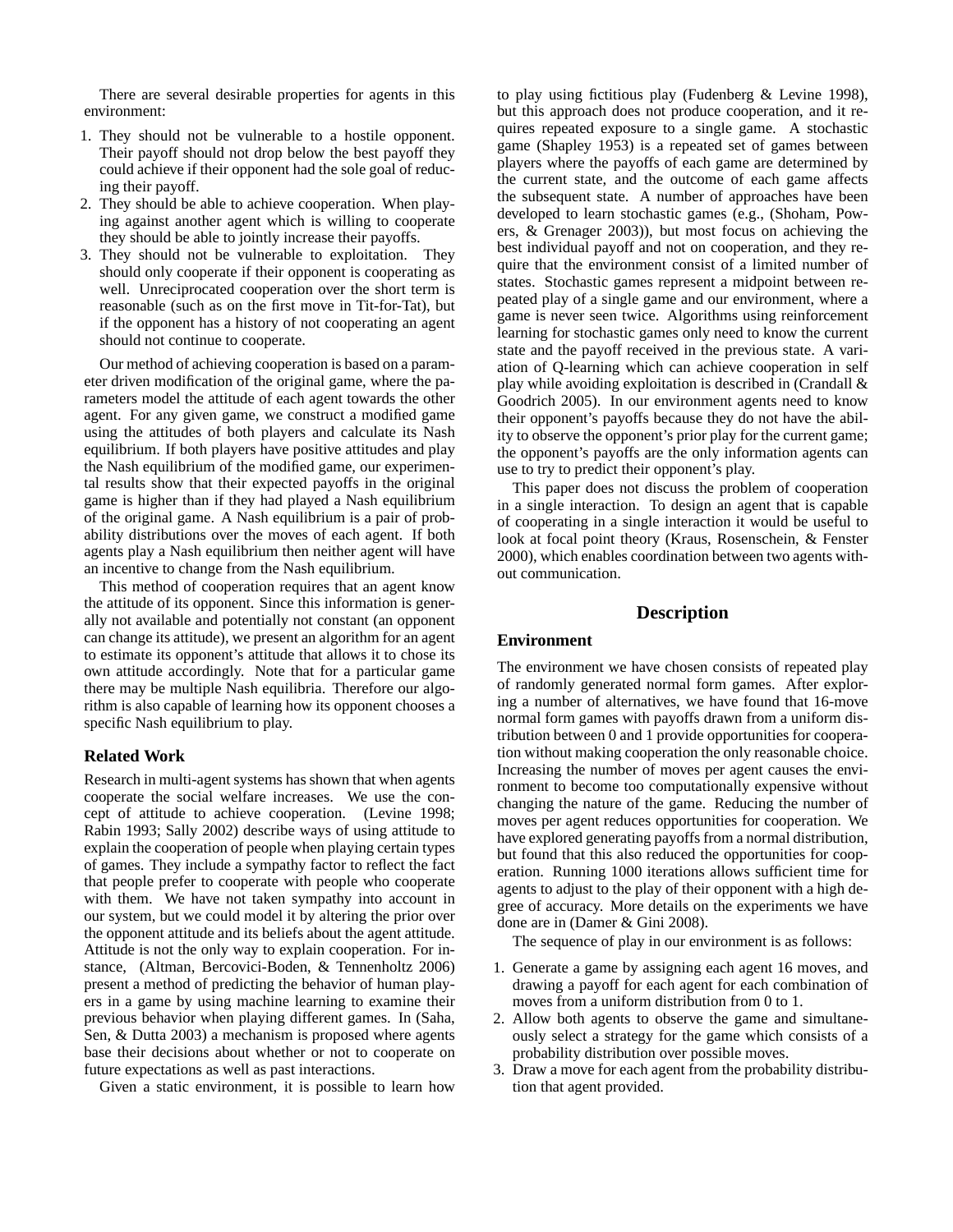- 4. Award each agent the appropriate payoff for the pair of moves chosen.
- 5. Inform each agent of the move chosen by its opponent.

This is a good environment in which to study cooperation because agents' interests are neither diametrically opposed nor identical, so cooperation is possible without being mandatory. Agents in this environment must determine how to cooperate on their own without any environmental cues, and, because the games are randomly generated, they must be able to cooperate in a wide variety of situations.

#### **Attitude and Belief**

We use a modification of the original game to achieve cooperation. Each agent selects an *attitude* which reflects the degree to which it is willing to sacrifice its own score to improve its opponent's score. An attitude is a real number, in the range between -1 and 1. An attitude of 1 means that the opponent's payoff is valued as highly as the agent's own payoff. An attitude of 0 means that the agent is indifferent to the opponent's payoff. An attitude of -1 means that the agent is only concerned with how well it does in comparison to its opponent.

A modified game is created in which each agent's payoff is equal to its payoff from the original game plus its attitude times the payoff of its opponent in the original game. Given a game G with payoff functions  $g_{agent}$  and  $g_{opp}$  we construct the modified game  $G'$  as follows:

$$
g'_{agent} = g_{agent} + \text{att}_{agent} * g_{opp} \tag{1}
$$

where  $\text{att}_{agent}$  indicates the attitude of the agent and  $g_{opp}$ indicates the payoff of its opponent.

When agents select their moves from the Nash equilibria of the modified game and play those moves in the original game the expected score of each agent improves. Figure 1 shows the effect of different combinations of attitudes on the payoff of a player. When both agents adopt an attitude of 1, they can improve their average payoffs from .80 to .90. Even when they only adopt an attitude of .2 their payoffs improve to .87.

So far we have assumed that agents know the attitudes of their opponents. Since this information is not generally available, an agent needs to estimate the attitude of its opponent. We call the value an agent uses for an estimate of its opponent's attitude its *belief*. We have explored alternatives such as assuming an indifferent opponent (belief is 0) or assuming a reciprocating opponent (belief is equal to agent's attitude) and found that those assumptions prevent effective cooperation. If an agent assumes that its opponent is indifferent, then it is actually worse off when its opponent adopts a positive attitude.

To compute Nash equilibria we use the Lemke-Howson algorithm as described in (McKelvey & McLennan 1996). Note that in many games there can be multiple Nash equilibria. If agents play different Nash equilibria, or make false assumptions about their opponent's attitude, then they do not achieve cooperation. Fortunately, we will show later that an agent can learn what attitude and method of selecting Nash equilibria is used by its opponent.



Figure 1: Payoff of an agent is affected by the attitudes of the agent and its opponent. These are aggregated results over 1000 games with 16 moves per player and with payoffs drawn from a uniform distribution between 0 and 1. The results for a single game may be quite different.

## **Achieving Cooperation**

Once an agent has arrived at an estimate of the attitude and belief of its opponent, the question arises as to how it should use that knowledge. A self-interested approach would be to simply play the best response to the predicted strategy of the opponent. However, just as in Prisoner's Dilemma, a purely self-interested approach will not result in the best payoffs. To achieve cooperation while still avoiding exploitation, our agent sets its own attitude equal to a reciprocation level plus the attitude it has estimated for its opponent, with a maximum value of 1. The reciprocation can be quite low and still produce cooperation. We have used a reciprocation level of .1. If the opponent is not cooperative this will not lead to a significant loss for the agent, but if the opponent reciprocates in a similar way this will lead to full cooperation.

#### **Learning Attitude and Belief**

Since an agent cannot be trusted to honestly disclose its own attitude, it is necessary to learn its attitude over repeated interactions. Since an opponent's behavior is strongly influenced by its belief about the agent's attitude, it is also necessary to learn the opponent's belief. This is difficult because the only evidence available is the sequence of moves chosen in previous games. In addition, an agent can change its attitude and belief, perhaps in response to its perceptions of its opponent's attitude and belief.

The approach we propose uses Monte Carlo methods to represent a probability distribution over values of attitude and belief and methods of selecting a Nash equilibrium. We model a probability distribution over attitude and belief values using a set of particles  $(p_1 \dots p_n)$ , each of which has a value for attitude  $p_i^{att}$ , belief  $p_i^{bel}$ , and a method of choosing a Nash equilibrium  $p_i^{nash}$ . Each particle's combination of attitude and belief is used to create a modified game from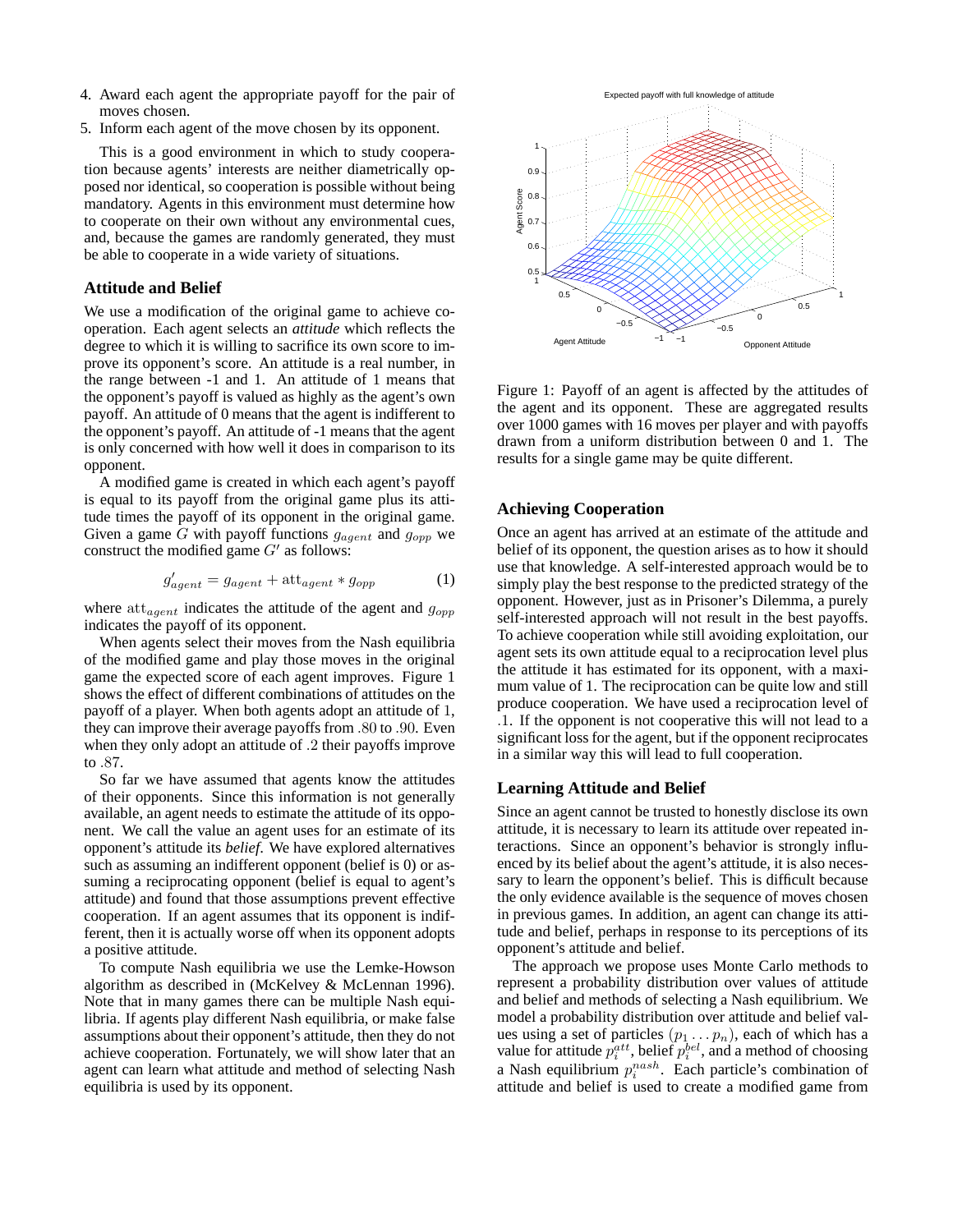an observed game, then its method of choosing a Nash equilibrium is used to find a Nash equilibrium for the modified game, which is then used to assign a probability to each move of the game. Upon observing the move chosen by the opponent, each particle is assigned a weight equal to the probability it assigned to that move. Then the set of particles is resampled with probability proportional to the weights assigned. This procedure is a variation on a particle filter (Arulampalam *et al.* 2002).

Since resampling would otherwise lead to a concentration of all the probability mass into a single particle, each of the re-sampled particles is then perturbed by a small amount. Particles are perturbed by adding a small amount of gaussian noise to  $p_i^{att}$  and  $p_i^{bel}$ . The variance of the noise is set to 10% of the error in the current estimate. Error is defined as the Euclidean distance between the true attitude and belief of the opponent and the estimated attitude and belief:

$$
err = \sqrt{(att_{true} - att_{est})^2 + (bel_{true} - bel_{est})^2}
$$
 (2)

An agent does not have access to its true error, but the error can be estimated by observing the probability assigned to the opponent's move using the agent's current estimate of attitude and belief.

Our agent estimates the error in its current estimate of attitude and belief by tracking a probability distribution over fixed error levels  $\{e_l | l \in 1..m\}$ . The estimated error is the sum of the error levels weighted by their probability. The intuition behind this approach is that an accurate estimate will make more accurate predictions of the opponent's move, so when the opponent's actual choice of move is revealed, an accurate estimate is more likely to have predicted that move with a high probability. This allows us to use the probability assigned to the opponent's move as the basis for finding the error in the current estimate. Upon observing a move that was predicted with a particular probability, the probability of each error level is updated based on the probability of observing a move predicted with that probability given that error level and the current estimated level of cooperation.

Cooperation is defined as the correlation between an agents payoff and its opponent's payoff in the modified game which is given by:

$$
coop = \frac{att + bel}{\sqrt{att^2 + 1}\sqrt{bel^2 + 1}}\tag{3}
$$

It is necessary to take cooperation into account because when the level of cooperation is low, the value of being unpredictable is higher, so agents play distributions over larger numbers of moves. Figure 2 shows how changes in the level of cooperation affect the average estimated probability of the observed move. Since our method of error estimation is dependent on the estimated probability of the observed move, it is clear that it is necessary to take the level of cooperation into account.

We chose a set of error levels and divided the range of possible cooperation values  $[-1, 1]$  and predicted probability values [0, 1] into discrete buckets. We populated a lookup table by creating a large number of games, true attitude/belief pairs, and estimated attitude/belief pairs, and observing the



Figure 2: This graph shows how varying the level of cooperation affects the agent's choices of probability distributions over moves. With a high level of cooperation agents are more likely to assign a high probability to a few moves. With a low level of cooperation agents are more likely to assign a lower probability to many moves. This reflects the fact that unpredictability is more valuable when the opponent is not cooperating.

frequency with which moves with various predicted probabilities were observed. The lookup table has proven to be a reasonable method of approximating the probability of observing a move with a given predicted probability, given an estimated cooperation level and an error level.

#### **Cooperative Agent Algorithm**

## 1. Initialize

- (a) Select values for parameters
	- i.  $n =$  Number of particles
	- ii.  $r =$  Reciprocation level
- iii.  $f_{ab}$  = Perturbation factor for attitude and belief
- iv.  $f_{nash}$  = Perturbation factor for methods of picking Nash equilibria
- v.  $\{e_l | l \in 1..m\}$  = Set of error levels
- vi.  $P(e_l)$  = Distribution over error levels
- (b) Generate error estimation lookup table T with  $t(j, k, l)$ equal to the probability of observing a move with estimated probability  $j$  given estimated cooperation level  $k$ and error level  $l$ , where  $j$  is a discretization of the probability, k is a discretization of the cooperation level, and  $l$  is an index into the set of error levels.
- (c) Generate initial particle set  $\{p_i | i \in 1..n\}$ , with attitude  $p_i^{att}$  and belief  $p_i^{bel}$  drawn from a normal distribution with mean 0 and variance 1, and method of choosing a Nash equilibrium  $p_i^{nash}$  drawn from a uniform distribution over the set of possible starting parameters of the Lemke-Howson algorithm.
- 2. Observe game G
- 3. Pick Move
- (a) Estimate opponent's parameters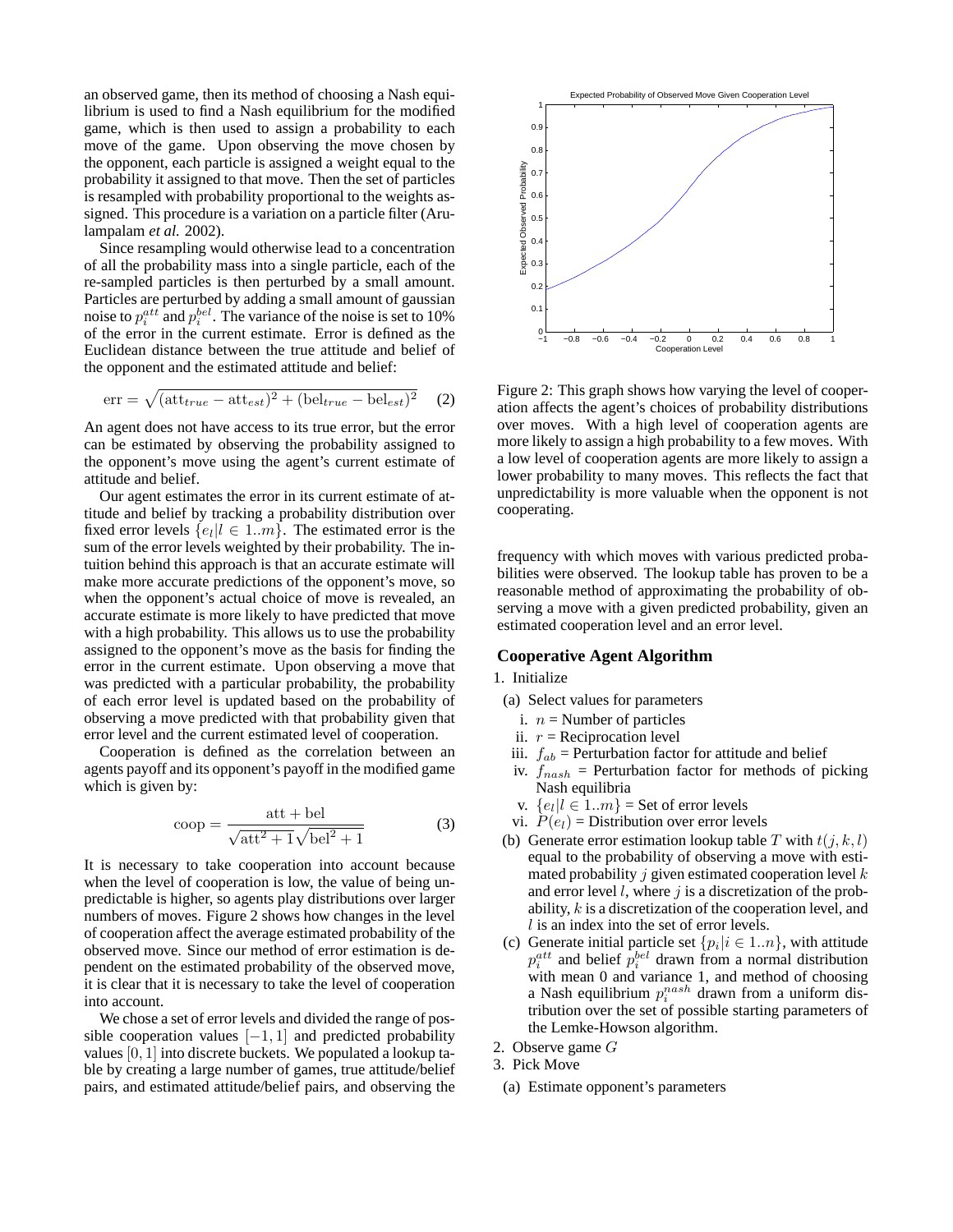- i. Estimate attitude of opponent  $\text{att}_{opp} = \frac{1}{n}$  $\frac{1}{n} \sum_i p_i^{att}$
- ii. Estimate belief of opponent bel<sub>opp</sub> =  $\frac{1}{n}$  $\frac{1}{n} \sum_i p_i^{bel}$
- iii. Estimate opponent's method of picking Nash equilibrium nash<sub>opp</sub> from the most frequent value of  $p_i^{nash}$
- (b) Set attitude  $\text{att}_{agent} = \text{att}_{opp} + r$
- (c) Construct modified game  $G'$  using equation 1 and calculate its Nash equilibrium ne using  $nash_{opp}$ . ne contains two probability distributions over moves  $ne_{agent}$ and  $ne_{opp}$  which describe the mixed strategies adopted by the agent and its opponent in that Nash equilibrium.
- (d) Draw move from  $ne_{agent}$
- 4. Observe opponent move  $m$
- 5. Update Model
- (a) Update error estimate
	- i. Set attitude  $\text{att}_{agent} = \text{bel}_{opp}$
	- ii. Construct modified game  $G'$  and find its Nash equilibrium $ne$  using  $nash_{opp}$
	- iii. Set  $j = ne_{opp}^m$ , the probability assigned by  $ne_{opp}$  to the move chosen by the opponent
	- iv. Calculate cooperation value  $k$  of estimated attitude and belief using equation 3
	- v. Update the probability of each error level  $l$  $P(e_l) = P(e_l) * t(j, k, l)$
- vi. Normalize the distribution over error levels
- vii. Estimate current level of error
- $err = \sum_{l=1}^{m} e_l * P(e_l)$
- (b) Resample particles
	- i. Calculate the weight for each particle
	- A. Create modified game G' using  $p_i^{att}$  and  $p_i^{bel}$  and calculate its Nash equilibrium ne using  $p_i^{nash}$
	- B. Set weight for particle  $p_i$  to  $ne^{m}_{opp}$
	- ii. Draw  $n$  particles from the current set of particles using the calculated weights
- (c) Perturb particles
	- i. Modify attitude of each particle  $p_i^{att} \sim N(p_i^{att}, err * f_{ab})$
	- ii. Modify belief of each particle  $p_i^{bel} \sim N(p_i^{bel}, err * f_{ab})$
- iii. With probability  $err * f_{nash}$  draw a new method of calculating Nash equilibria for each particle.

# **Evaluation**

Figure 3 shows the speed at which our algorithm can learn the attitude and belief used by a stationary agent. The agent's attitude and belief are randomly drawn from a Gaussian distribution with mean 0 and standard deviation 1. To choose a Nash equilibrium the agent uses a set of starting parameters drawn from a uniform distribution over all values. The error level drops fairly rapidly, but tapers off as it approaches zero. This is because less disconfirming evidence is seen as the error level drops, so there are fewer opportunities to learn. Note that 100% predictive accuracy is not achieved despite a low level of error. This is because agents that are not fully cooperative tend to use randomization when picking their moves.

Figure 4 shows the speed at which our algorithm can achieve cooperation in self play. Both agents are simulta-



Figure 3: Efficiency with which an agent can learn a static attitude and belief. The dotted line shows the accuracy of the prediction in terms of the ratio between the estimated probability of the opponent choosing its move and the actual probability the opponent assigned to its move. Results are aggregated over 100 runs. Agents had also to learn their opponent's choice of Nash equilibrium.



Figure 4: Speed at which cooperation can be achieved in self play. The solid line shows the level of cooperation, and the dotted line shows the payoff achieved by the agents. Results are aggregated over 100 runs. Agents had also to learn their opponent's choice of Nash equilibrium.

neously learning the attitude and belief of the other agent, and then setting their own attitude equal to .1 greater than the other agent's attitude, with the constraint that their own attitude must fall between 0 and 1.

# **Analysis of Proposed Approach**

A limitation to the particle filter based approach to predicting an opponent's behavior is that it is only capable of learning a limited set of opponent strategies. It would be best if